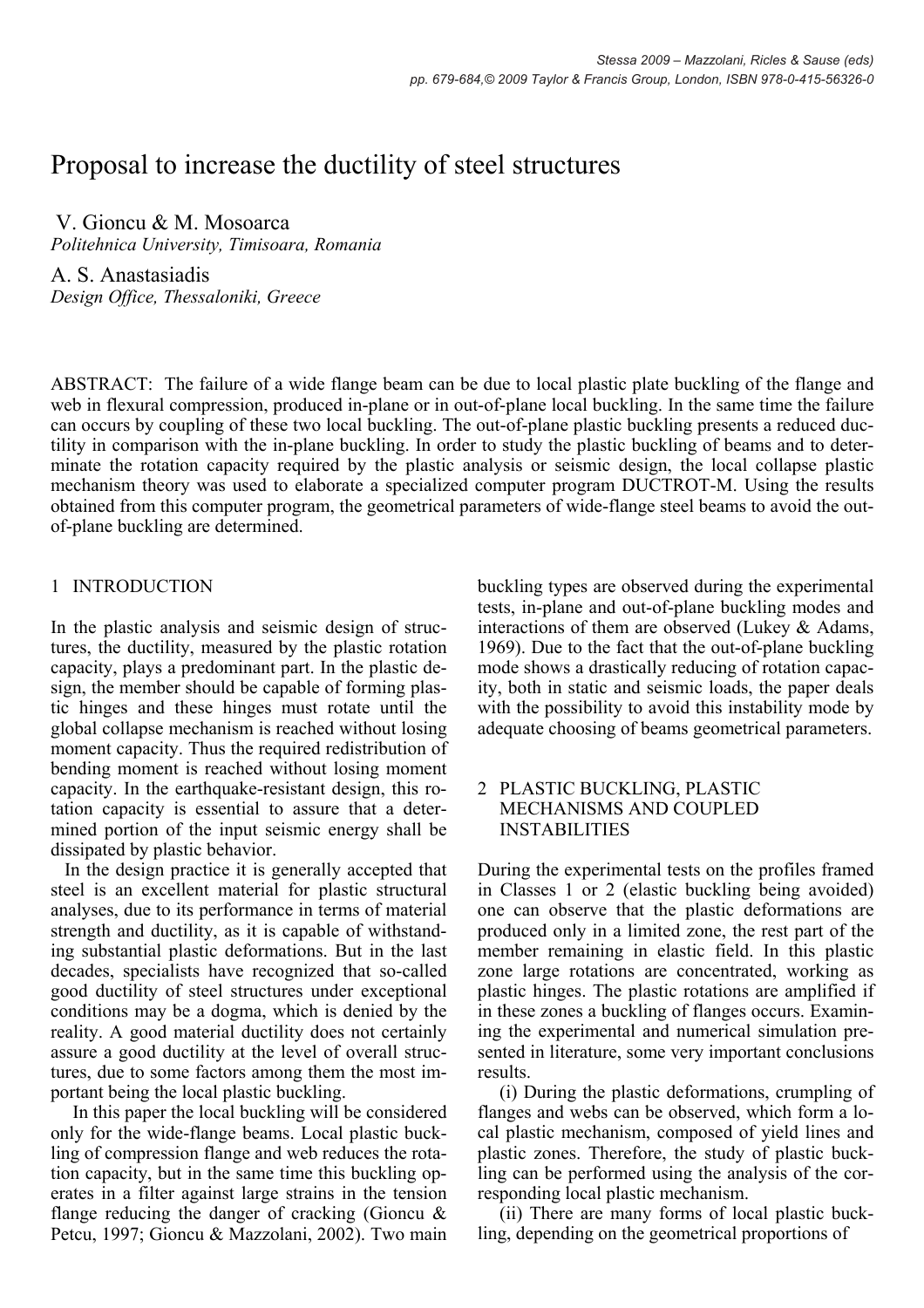

(b) Out-of-plane buckling

Figure 1 Plastic buckling modes

beams, but the most important are the in-plane buckling (asymmetrical with the cross-section, Fig. 1a) and out-of-plane buckling (asymmetrical related to the beam middle, Fig. 1b).

(iii) For positive moments, due to the floor effect, only in-plane buckling mode occurs. In exchange, for negative moments, the both buckling modes can be active (Fig. 2).

 (iv) A coupling between these two instability modes is observed during the experimental tests. In the majority of cases, the plastic buckling starts with in-plane buckling, but, due to the weakening in lateral rigidity caused by the plastic buckling, the lateral buckling occurs. In this case the lowering postbuckling curve is dominated by the interaction of the two buckling modes.

(v) The interaction between these two buckling modes frames in the category of weak one (Gioncu et al, 1996).

(vi) Due to this plastic buckling, in the momentrotation curve a maximum value for bending is reached and a drop in a moment capacity is produced (Fig.3). The rotation capacity being conventionally determined in a lowering post-buckling curve at the intersection with the theoretical full plastic moment, the slop of this curve plays a leader role in the calculation of beam ductility.

(vii) Due to the fact that the slope of lowering curve is more pronounced for the out-of-plane mode in comparison with the in-plane mode, it is very important to determine if the interaction between these two buckling mode occurs over or under the line defining the rotation capacity. In Figure 4a, the interaction occurs under the line and has not any influence on determining the rotation capacity. Contrary, Figure 4b shows the case when the interaction takes place over this line, when the rotation capacity defined by the out-of-plane mechanism, for which a reduced value is obtained.

(viii) Considering these aspects, the best solution to obtain a larger value for rotation capacity is to de-





Figure 2 Plastic mechanisms for negative moment: (a) In-plane mechanism; (b) Out-of-plane mechanism.



Figure 3 Moment rotation curve

termine the proportion of cross-section in the way to obtain an in-plane plastic buckling mode, avoiding out-of-plane buckling mode.

#### 3 DUCTROT-M COMPUTER PROGRAM

The specialized computer program DUCTOT-M (DUCTility of ROTation of Members) is developed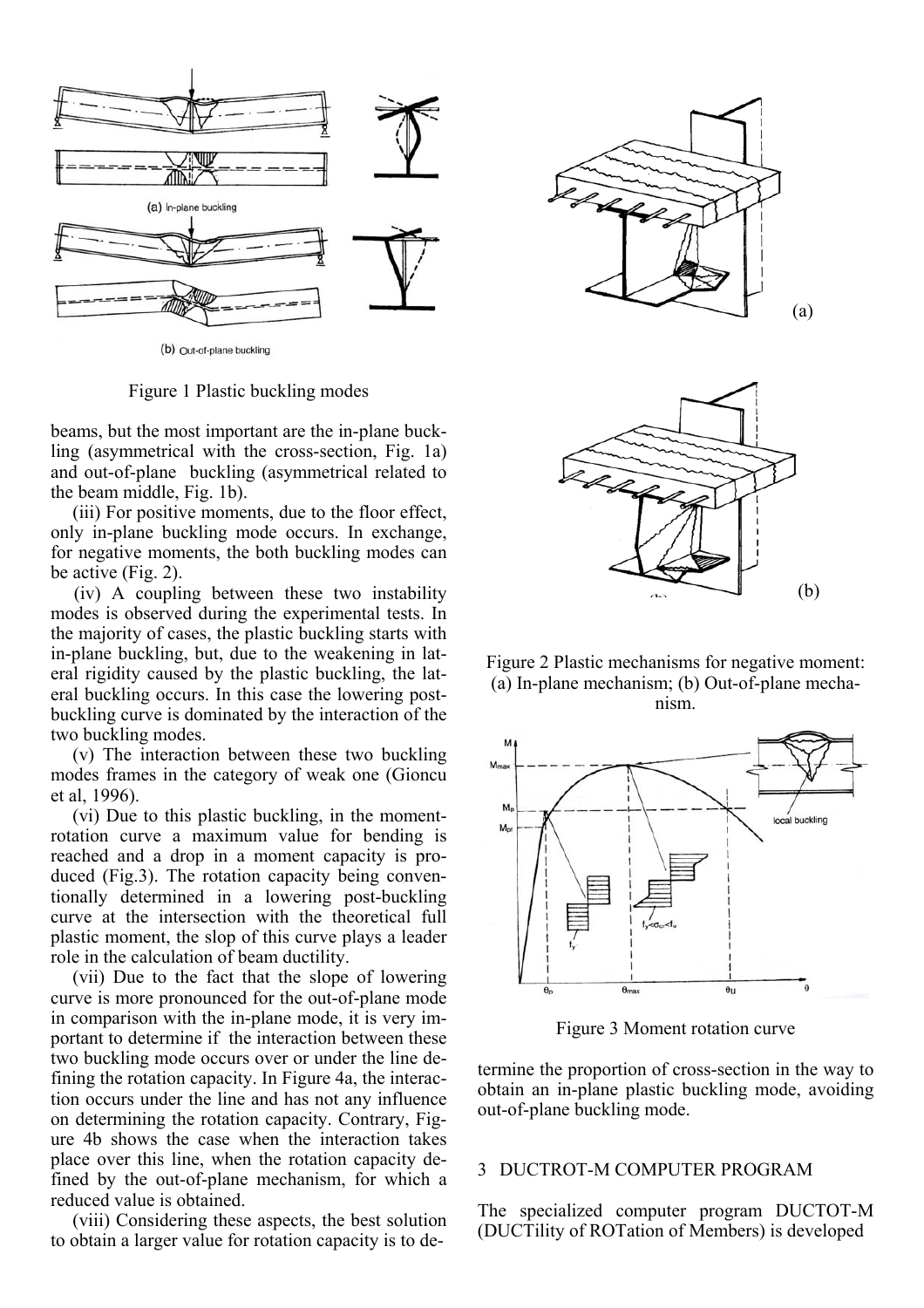

Figure 4 Interaction between in-plane and out-ofplane plastic buckling

at Timisoara University with the aim of determining the ultimate plastic rotation based on the method of collapse plastic mechanisms (Petcu&Gioncu, 2002). Two plastic mechanisms are considered: in-plane (Fig. 5a) and out-of plane (Fig. 5b) mechanisms. Using the principle of the minimum of the total potential energy for the plastic mechanisms, it results the post-buckling curves (Gioncu & Mazzolani, 2002):

$$
\frac{M}{M_p} = a_1 + a_2 \frac{1}{\theta^{1/2}};
$$
\n(1)

$$
\frac{M}{M_p} = b_1 + b_2 \frac{1}{\theta^{1/2}} + b_3 \frac{1}{\theta^{3/2}};
$$
 (2)

The first equation refers to the in-plane mechanism and the second to the out-of-plane mechanism. The coefficients a…b contain the geometrical characteristics of beams and plastic mechanism, given in Gioncu & Mazzolani (2002). One can see that, in comparison with the equation (1) for in-plane mechanism, in equation (2) for out-of-plane mechanism, a supplementary term appears, which produces a more important degradation in the post-buckling range. A validation of the results obtained using DUCTROT-M program shows a very good corre-



Figure 5 Collapse mechanisms: (a) In-plane; (b)Out-of-plane

spondence with numerical results, using FEM, and experimental results, presented in literature, giving confidence in the developed local plastic mechanism methodology (Petcu & Gioncu, 2002).

#### 4 STATIC NUMERICAL RESULTS

In order to assure the required ductility in plastic or seismic analyses the paper presents the case of plastic instability of wide flange beams, where the rotation capacity is a very important characteristic. For wide-flange profiles there are two local buckling forms, in-plane and out-of-plane modes. To study these plastic instabilities, the using of local mechanisms has proven to be a very useful methodology. Based on the theory of plastic local mechanism, a computer program DUCTROT-M was developed at "Politehnica" University of Timisoara. Using this computer program the both local plastic mechanism can be studied. In the same time the interaction between them can be considered. For some values of cross-section characteristics, plastic coupled instabilities can occur, but this interaction can be framed in weak one. The most important aspect refers to the fact that out-of-plane buckling reduces the ultimate rotation capacity of beams due to the fact that the slop of lowering curve is more pronounced for the out-of-plane mode in comparison with the in-plane mode. The DUCTROT-M computer program allows choosing the geometrical dimension of beams in order to avoid the out-of-plane buckling. An application for some welded wide-flange beams shows the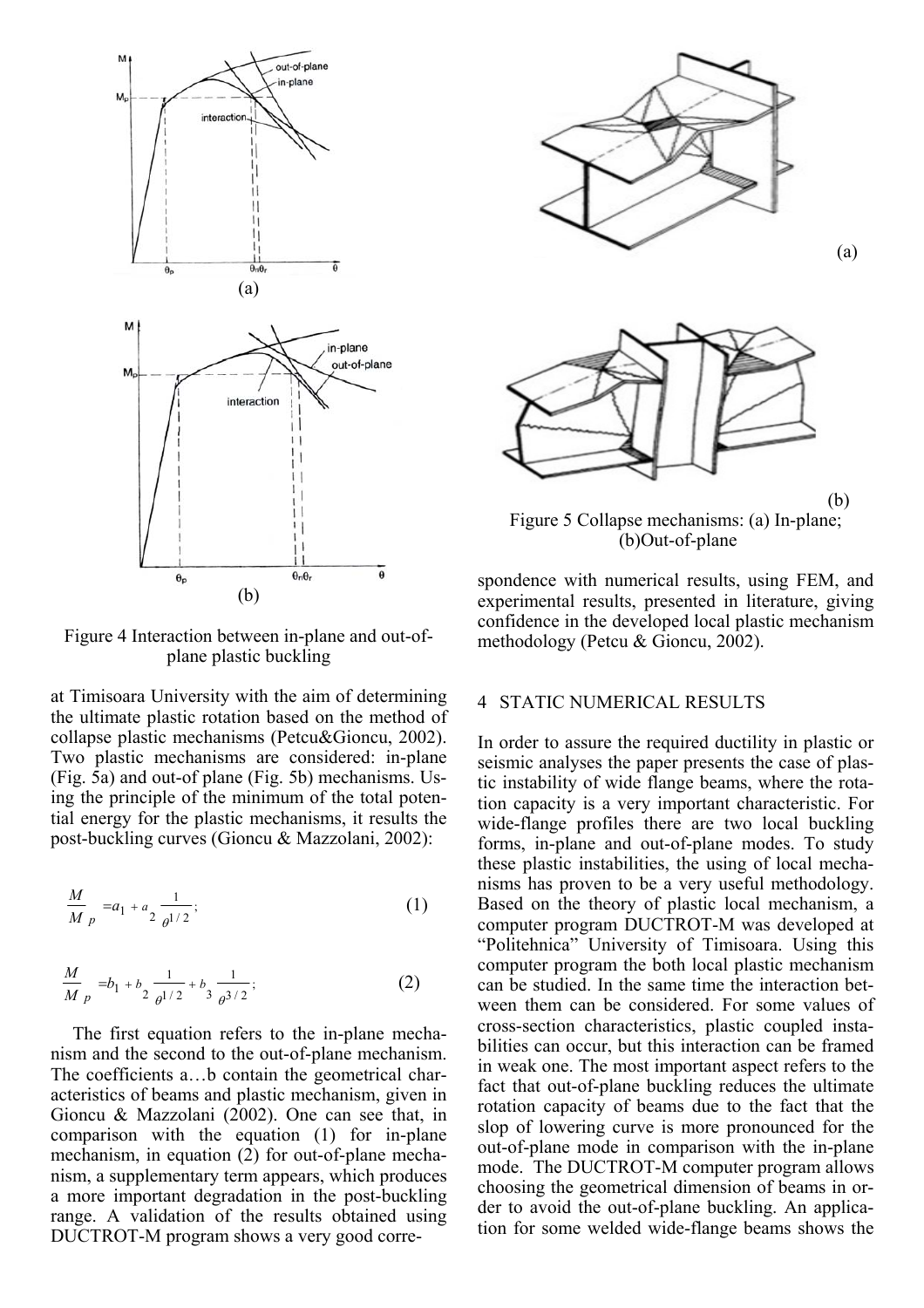importance of flange and web thickness ratio in order to obtain the maximum values for rotation capacity.

## 5 NUMERICAL RESULTS

Using the possibilities offered by the computer program, a study of coupled plastic buckling was performed for welded wide-flange beams. The geometrical dimensions of considered cross-sections are presented in Table 1. The span for all the beams is 5000 mm and the steel qualities correspond to S235.

Figure 6 presents some snapshots specific for DUCROT- M's interface, for different cases (beams A2 from Table 1 with  $t_f$ =12 mm and  $t_f$ =14 mm). These figures illustrate the experimental observation (see section 2-IV) that during the plastic buckling an interaction between in-plane and out-of-plane modes occurs. In the first case the ultimate rotation is determined by the in-plane mechanism, having a reduced degradation of beam rigidity after a plastic buckling. In the second case, the ultimate rotation results from the out-of-plane mechanism, with a higher degradation after the plastic buckling.

The first Set A of beams (Table 1 and Figure 7) shows the influence on the rotation capacity of the flange thickness for a given web thickness. One can see that the in-plane plastic bucking is strongly influenced by the flange thickness increasing, while the out-of-plane plastic buckling is less influenced by thickness increasing. Therefore a limit value of web and flange thickness ratio can be defined in order to avoid the out-of-plane plastic bucking. For the Set A beams, this ratio ranges in interval 0.7 to 0.8, the lower and upper limits being available for reduced and larger profile height, respectively.

Table 1. Geometrical parametric of beams







The second Set B of beams (Table 1 and Figure 8) presents the case of web thickness increasing, for a given flange thickness. One can see that, in the case of out-of-plane plastic buckling, web thickness increasing has less influence on increasing the rotation capacity. In exchange, the increasing has a contrary effect on the in-plane plastic buckling, the rotation capacity decreases drastically with the increasing of web thickness. The maximum rotation capacity is obtained at the intersection of two curves. Therefore, in order to have a good rotation capacity, the web to flange thickness ratio must be included in the interval 0.8 to 0.7. The first limit is valuable for reduced profile height and the second one for large profile height.

Considering these results, one can conclude that in order to obtain a valuable rotation capacity, the ratio between web and flange thickness must be chosen in the interval of 0.7 to 0.8.Similar parametrical studies, in order to eliminate out-of-plane mechanism, can be performed for another section dimensions.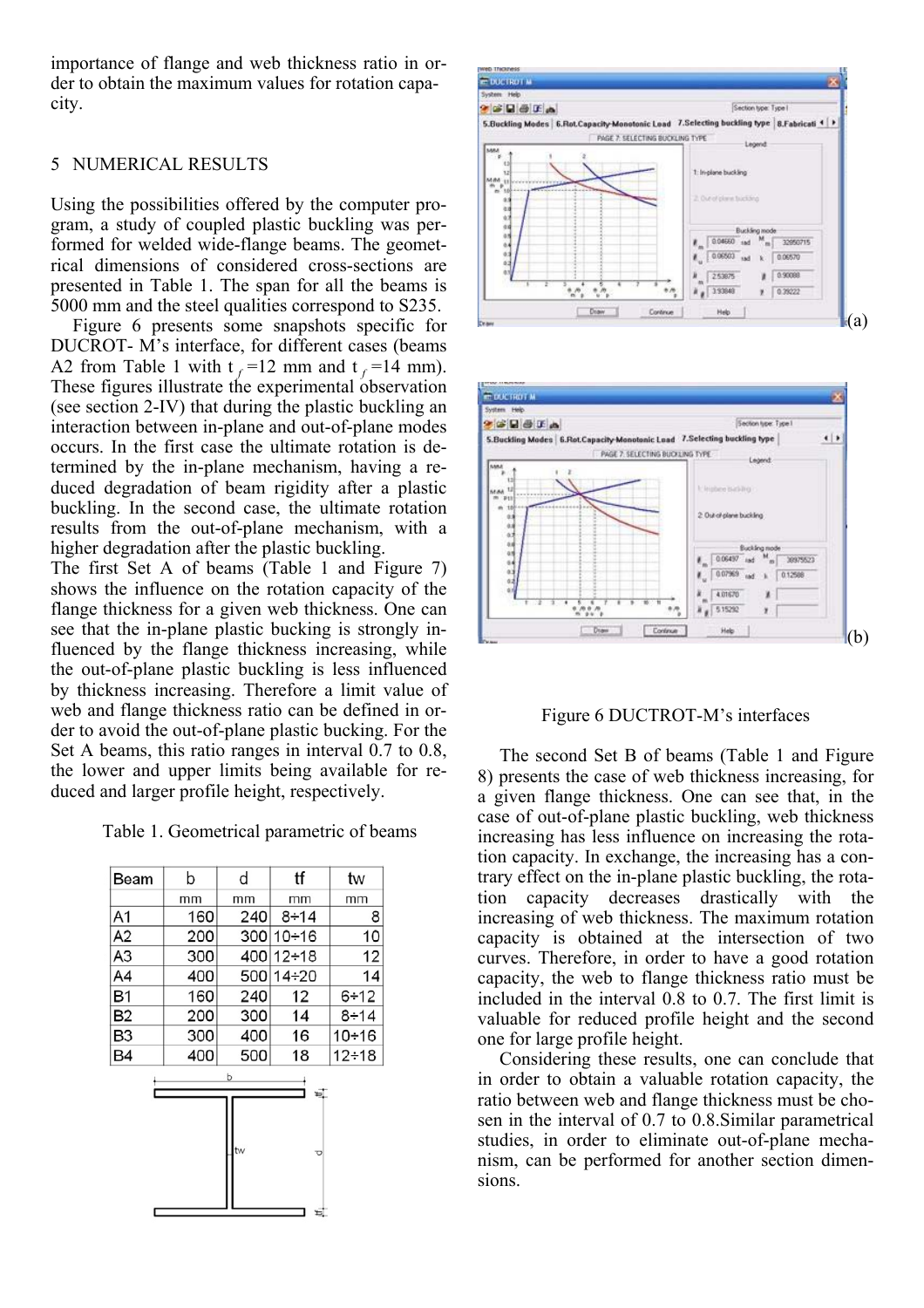

Figure 7 Plastic coupled instabilities vs. flange thicknesses



Figure 8 Plastic coupled instabilities vs. web thicknesses